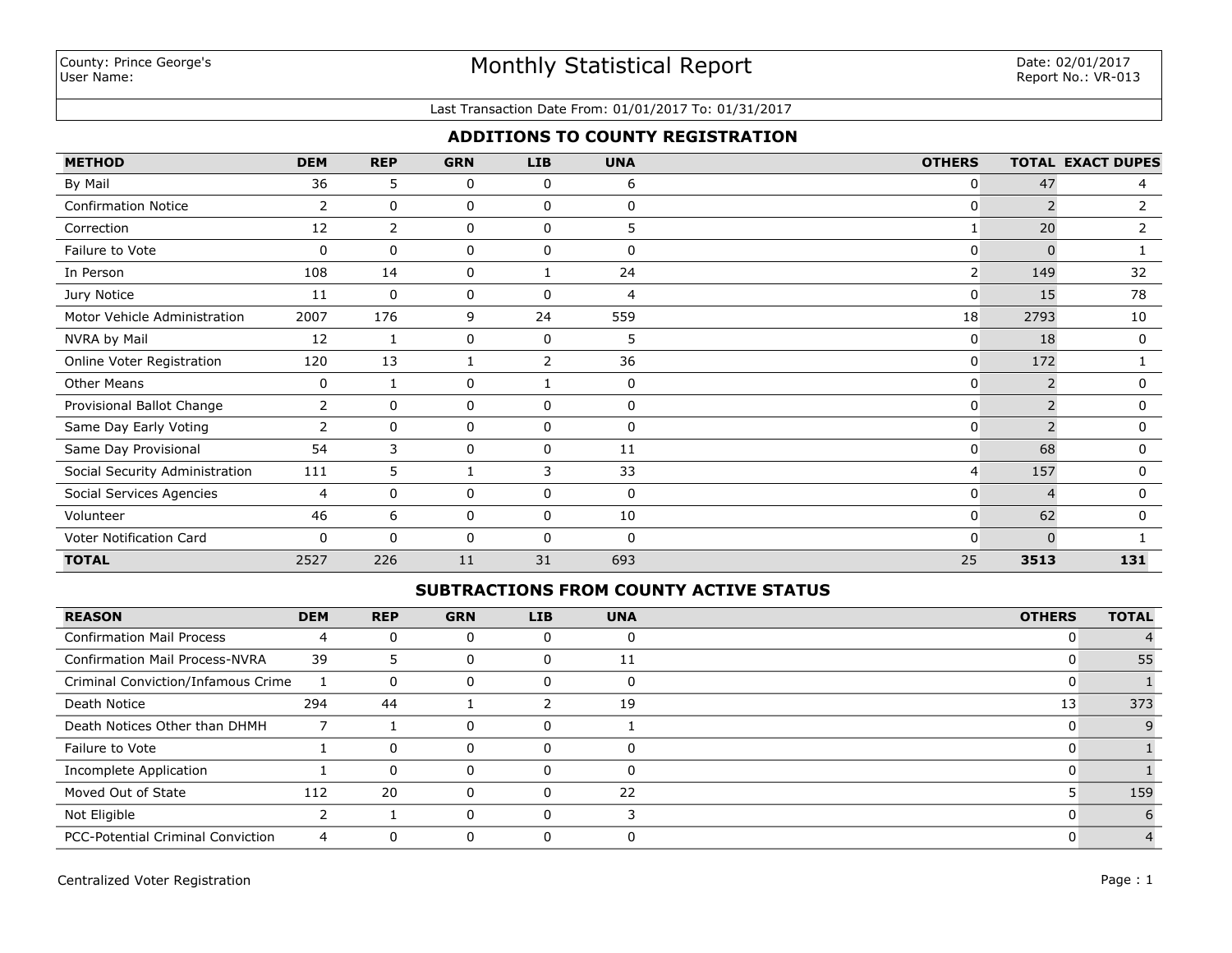| County: Prince George's<br>User Name: |        |        | Monthly Statistical Report | Date: 02/01/2017<br>Report No.: VR-013 |      |                                                       |       |         |
|---------------------------------------|--------|--------|----------------------------|----------------------------------------|------|-------------------------------------------------------|-------|---------|
|                                       |        |        |                            |                                        |      | Last Transaction Date From: 01/01/2017 To: 01/31/2017 |       |         |
| Voter Request                         |        |        |                            |                                        |      |                                                       |       |         |
| Duplicate/Merged                      |        |        |                            |                                        |      |                                                       |       |         |
| County Transfer Out                   | $-874$ | $-129$ | -3                         | -6                                     | -206 |                                                       | $-10$ | $-1228$ |
| <b>TOTAL</b>                          | 1344   | 200    |                            | 8                                      | 263  |                                                       | 31    | 1850    |

# **AFFILIATION CHANGES**

| <b>CHANGE</b> | <b>DEM</b> | <b>REP</b> | <b>GRN</b> | <b>LIB</b> | <b>UNA</b> | <b>OTHERS</b> | <b>TOTAL</b> |
|---------------|------------|------------|------------|------------|------------|---------------|--------------|
| From          | 529        | 268        | 10         | 16         | 306        | 117           | 1246         |
| To            | 440        | 169        | 26         | 29         | 500        | 82            | 1246         |
| <b>TOTAL</b>  | $-89$      | $-99$      | Τp         | 12<br>ᅩ    | 194        | $-35$         | 0            |

## **CURRENT ACTIVE REGISTRATION**

| <b>ACTIVITY</b>              | <b>DEM</b> | <b>REP</b> | <b>GRN</b> | <b>LIB</b> | <b>UNA</b> | <b>OTHERS</b> | <b>TOTAL</b>   |
|------------------------------|------------|------------|------------|------------|------------|---------------|----------------|
| <b>BEGINNING OF REPORT</b>   | 457293     | 43110      | 989        | 1472       | 64170      | 12173         | 579207         |
| ADDITIONS $(+)$              | 2527       | 226        | 11         | 31         | 693        | 25            | 3513           |
| REINSTATED (+)               | 218        | 18         |            |            | 41         |               | 279            |
| CANCELLED (-)                | $-415$     | $-65$      | $-1$       | $-2$       | $-45$      | $-21$         | $-549$         |
| COUNTY TRANSFER OUT (-)      | $-874$     | $-129$     | -3         | -6         | $-206$     | $-10$         | $-1228$        |
| AFFILIATION CHANGES (+ OR -) | -89        | -99        | 16         | 13         | 194        | $-35$         | $\overline{0}$ |
| * INACTIVATED (-)            | -50        | -6         |            | 0          | $-12$      |               | $-68$          |
| $*$ REACTIVATED $(+)$        | 226        | 6          |            |            | 24         |               | 257            |
| <b>END OF REPORT TOTALS</b>  | 458836     | 43061      | 1012       | 1511       | 64859      | 12132         | 581411         |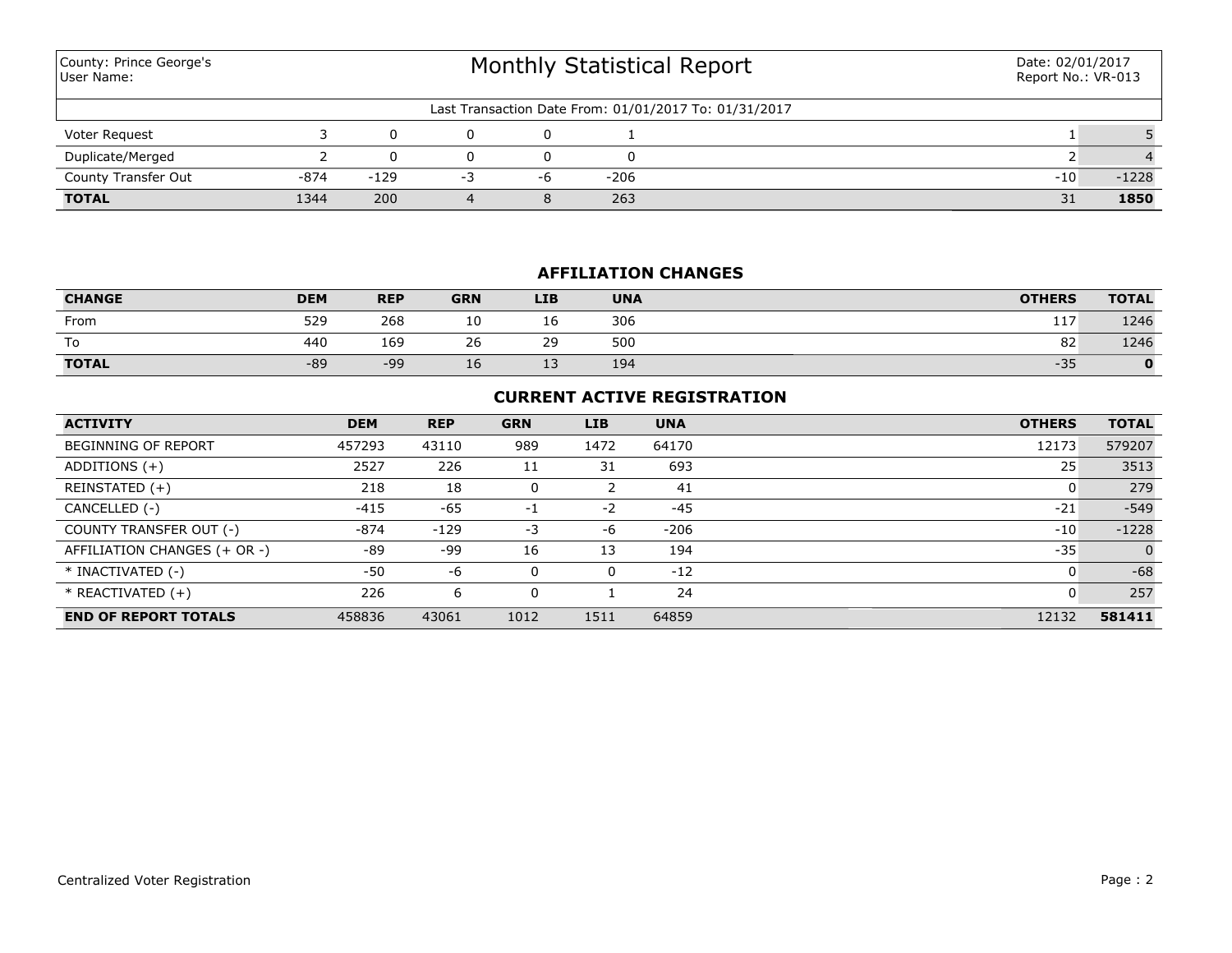#### Last Transaction Date From: 01/01/2017 To: 01/31/2017

## **INACTIVE REGISTRATION**

## **SUBTRACTIONS FROM COUNTY INACTIVE STATUS**

| <b>REASON</b>                | <b>DEM</b>            | <b>REP</b>     | <b>GRN</b>  | <b>LIB</b> | <b>UNA</b>     | <b>OTHERS</b>  | <b>TOTAL</b>   |
|------------------------------|-----------------------|----------------|-------------|------------|----------------|----------------|----------------|
| Absentee Ballot Application  | 3                     | 0              | 0           | 0          | 0              | 0              | 3              |
| By Mail                      | 5.                    | 0              | 0           | 0          | 0              | $\mathbf{0}$   | 5              |
| <b>Confirmation Notice</b>   | 29                    | 0              | 0           | 0          | $\overline{2}$ | 0              | $31\,$         |
| Death Notice                 | 10                    |                | 0           | 0          |                | 0              | $12$           |
| In Person                    | 39                    | $\overline{2}$ | 0           | 0          | 0              | $\mathbf{0}$   | 41             |
| Jury Notice                  | 4                     | 0              | 0           | 0          | 0              | 0              | $\overline{4}$ |
| Motor Vehicle Administration | 140                   | 4              | 0           |            | 14             | $\overline{2}$ | 161            |
| Moved Out of State           | 26                    | 5              | 0           | 0          | 6              |                | 38             |
| NVRA by Mail                 | $\mathbf{2}^{\prime}$ | 0              | 0           | 0          | 0              | $\mathbf{0}$   | $\overline{2}$ |
| Online Voter Registration    | 9                     | 0              | 0           | 0          |                | 0              | 10             |
| Duplicate/Merged             | 0                     | 0              | 0           | 0          | 0              | $\mathbf{0}$   | $\Omega$       |
| County Transfer Out          | $-30$                 | $-1$           | 0           | $\Omega$   | $-5$           | $-1$           | $-37$          |
| <b>TOTAL</b>                 | 297                   | 13             | $\mathbf 0$ |            | 29             | $\overline{4}$ | 344            |

### **CURRENT INACTIVE REGISTRATION**

| <b>ACTIVITY</b>              | <b>DEM</b> | <b>REP</b> | <b>GRN</b>   | LIB | <b>UNA</b> | <b>OTHERS</b>            | <b>TOTAL</b> |
|------------------------------|------------|------------|--------------|-----|------------|--------------------------|--------------|
| <b>BEGINNING OF REPORT</b>   | 20322      | 1822       | 42           | 58  | 3059       | 718                      | 26021        |
| $*$ INACTIVATED $(+)$        | 50         | ь          |              |     | 12         |                          | 68           |
| *REACTIVATED (-)             | $-231$     | -6         | $\Omega$     | - 1 | $-17$      | $\overline{\phantom{a}}$ | $-257$       |
| COUNTY TRANSFER OUT (-)      | $-30$      | -1         | 0            |     | $-5$       | - 1                      | $-37$        |
| AFFILIATION CHANGES (+ OR -) |            |            | 0            | 0   |            |                          | $\Omega$     |
| CANCELLED FROM INACTIVE (-)  | $-36$      | -6         | <sup>0</sup> | 0   | -7         | $-1$                     | $-50$        |
| PENDING FROM INACTIVE (-)    |            |            | <sup>n</sup> | 0   |            |                          |              |
| <b>TOTAL INACTIVE</b>        | 20075      | 1815       | 42           | 57  | 3042       | 714                      | 25745        |

## **ACTIVE AND INACTIVE REGISTRATION TOTAL REGISTRATION RECORDS**

| <b>DEM</b><br><b>UNA</b><br><b>LIB</b><br><b>REP</b><br><b>OTHERS</b><br><b>GRN</b><br><b>ACTIVITY</b><br><b>TOTAL</b> |
|------------------------------------------------------------------------------------------------------------------------|
|------------------------------------------------------------------------------------------------------------------------|